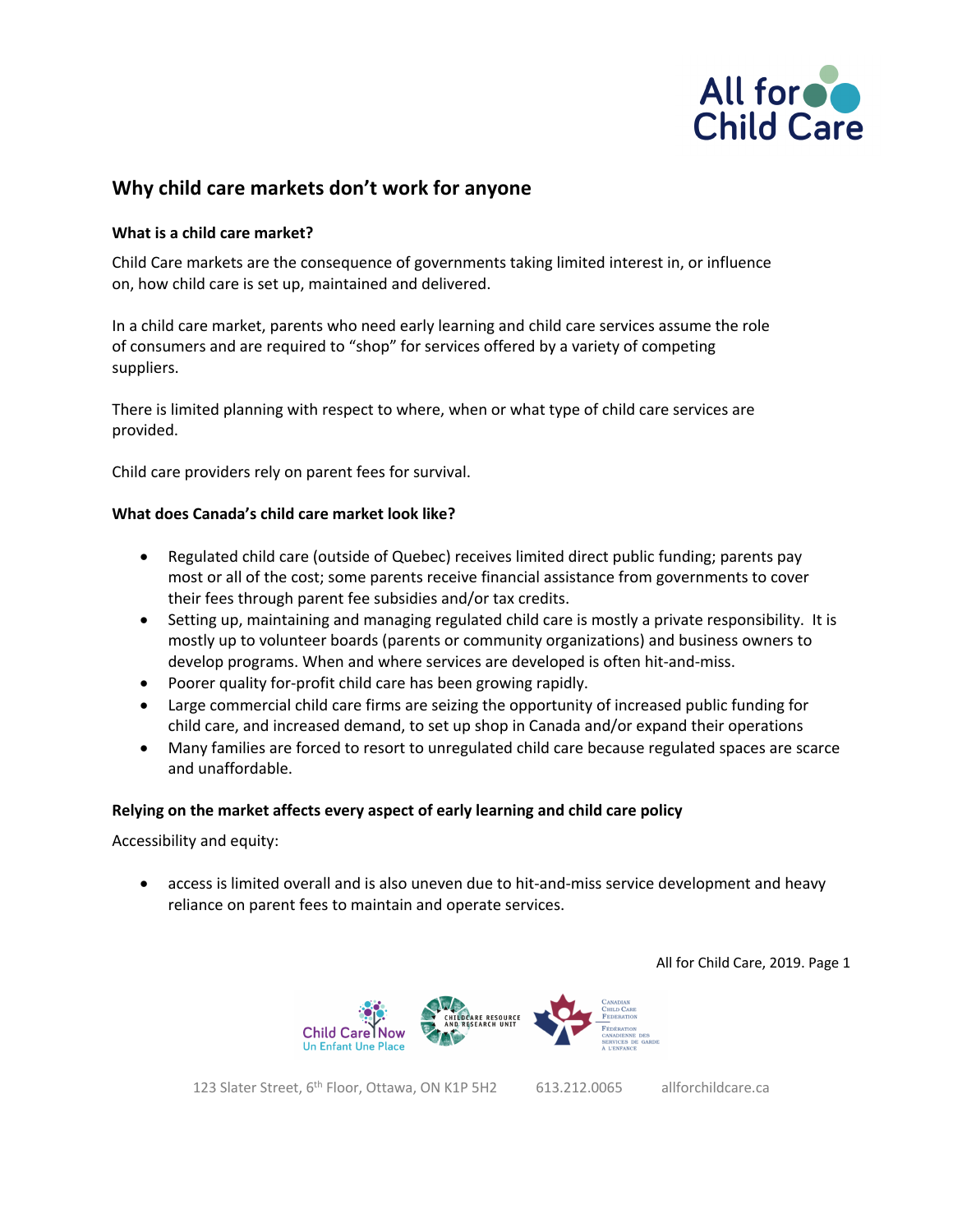Quality:



• Improving program quality is impossible without increasing parent fees, which are already unaffordable for almost all families.

## **In many countries, child care is a public service like kindergarten, not a market commodity**

In countries such as Finland, Sweden, France and northern Italy, for example, where early childhood education and child care is much more accessible, affordable and of more reliable quality than Canada's, it is not only publicly-managed and publicly-funded but is often publicly-operated. In these countries, access to child care and whether it is affordable and high quality is not determined by market forces.

Research and analyses by groups such as UNICEF and the OECD show that countries that provide accessible, affordable, high quality child care are not those that rely on markets to deliver child care. Countries that rely on markets rather than treating child care as a public service are much more likely to be ranked lower in international studies and benchmark ratings. Canadian early childhood education and child care has been rated as among the lowest in wealthy countries.

| The pro-market view                                                                                                                                                                                                                                                                                                                                                                                                           | The public good view                                                                                                                                                                                                                                                                                                                                                                                                                                                  |
|-------------------------------------------------------------------------------------------------------------------------------------------------------------------------------------------------------------------------------------------------------------------------------------------------------------------------------------------------------------------------------------------------------------------------------|-----------------------------------------------------------------------------------------------------------------------------------------------------------------------------------------------------------------------------------------------------------------------------------------------------------------------------------------------------------------------------------------------------------------------------------------------------------------------|
| The role of the state should be minimal.<br>÷,<br>Regulation is an imposition on business<br>$\qquad \qquad \blacksquare$<br>and the market.<br>Entrepreneurs are good at providing child<br>$\overline{\phantom{a}}$<br>care based on their accurate reading of<br>demand.<br>Individual choice of parent-consumers is<br>$\qquad \qquad \blacksquare$<br>not only paramount but is derived from<br>their role as consumers. | There is a priority on communal<br>obligations and social citizenship.<br>It is not appropriate to consider public<br>goods such as health care and child care<br>as profit-making opportunities.<br>A state role is necessary to guarantee<br>$\blacksquare$<br>that services will be accessible and high<br>quality and that options will be available<br>to meet a variety of individual needs.<br>Individual choice for parents is important<br>but so is equity. |

## **Do child care markets "work"?**

Researchers have examined the question "do child care markets work?" Canadian researchers point out that one reason child care markets don't "work" (that is, provide the quality child care that parents and children need at a price they can afford) is that parents lack the necessary information to make an informed choice. Others note that a child care market "should be understood to be a compromised

All for Child Care, 2019. Page 2



123 Slater Street, 6<sup>th</sup> Floor, Ottawa, ON K1P 5H2 613.212.0065 allforchildcare.ca